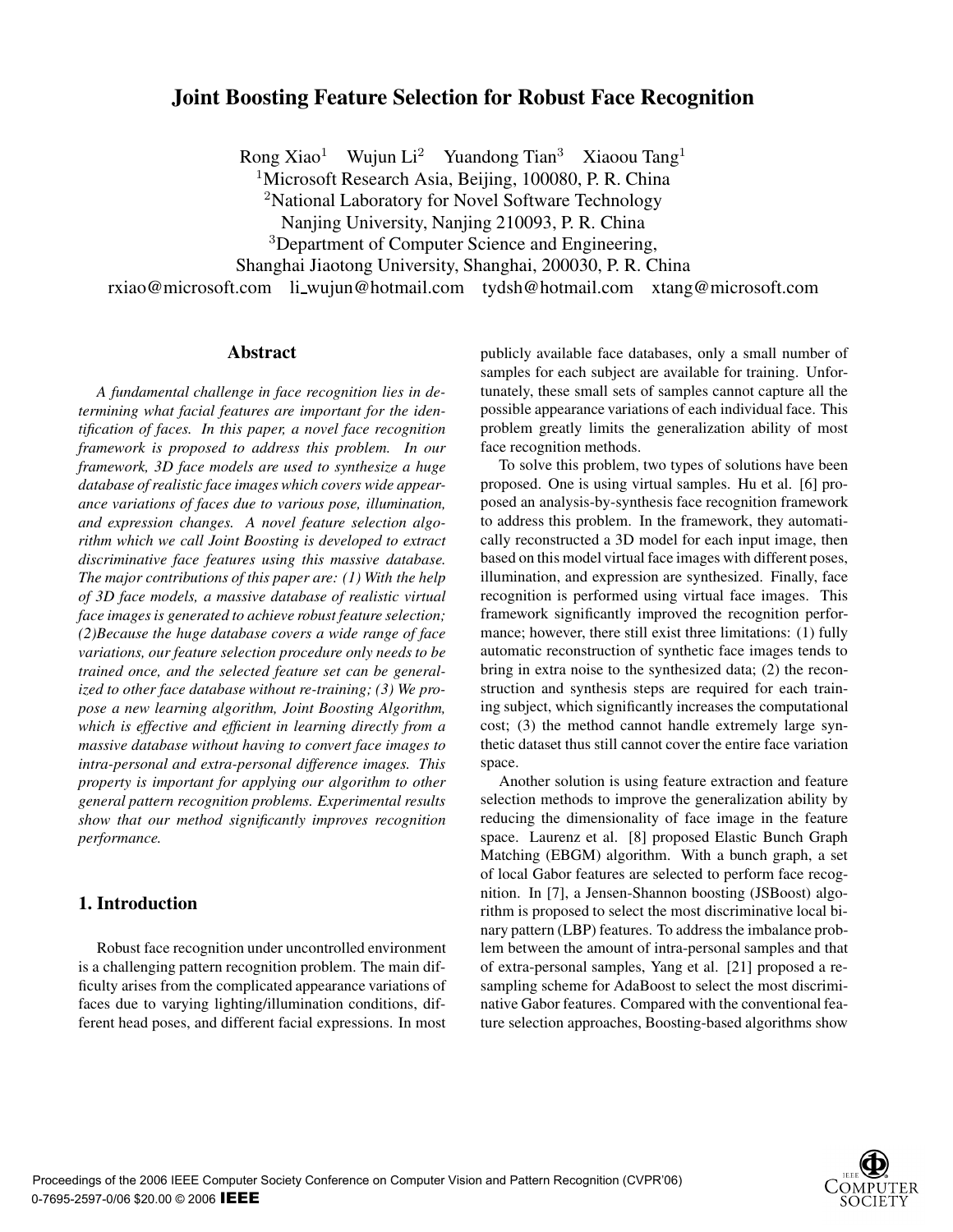superior performance in learning from a massive data set with continuous feature values.

Most existing Boosting-based algorithms use difference images as in Bayesian face recognition [12]. By this way, a multi-class recognition problem is converted into a binary classification problem of the intra-personal and extra-personal spaces. By combining the feature selection with the classification procedure, Boosting-based algorithms have achieved the state-of-the-art performance in most databases including the FERET database [13]. However, since images of different face databases are usually captured under different environment, these algorithms tend to over-fit the environment of the training database. This results in the performance drop while the trained classifier is generalized to another face database without retraining. Another limitation is the computational cost. To re-train a boosting classifier for each face database requires a long training time. Furthermore, there exists a problem with the size of training dataset. For instance, for a face database with  $n$  samples, after converting the original face images into intra-personal and extra-personal difference images, the scale of the training set will be increased to  $O(n^2)$ . To cover all the variations in the training set, all the difference images of the training set need to be computed for training, This dramatically increases both computational time and memory space cost.

In this paper, we propose a novel face recognition framework called Joint boosting face recognition. In this framework, we adopt the analysis-by-synthesis strategy used in [6]. Using the 3D face models from USF Human ID 3-D database [1], we synthesize more than 600 realistic virtual face images with different poses and illumination conditions for each individual face. A novel Joint Boosting algorithm is proposed to efficiently select the most discriminative and robust features for face identification from the large scale database. Unlike conventional boosting algorithms, our Joint Boosting algorithm explicitly exploits multi-class (each subject corresponding to a class) information, and selects the most informative features that can separate each class from all the others.

The basic idea of Joint Boosting algorithm is built upon the sharing feature idea [16], which is used to learn sharing features across multiple object classes (classifiers) for the purpose of multiple object detection. The advantages of our approach can be summarized as follows: (1)The feature selection need to be performed only once using the synthetic face database, and the selected features can be generalized to recognize faces of other face databases; (2) Under the Joint Boosting framework, feature selection is applied directly on the feature space. There is no need to compute difference images, which significantly reduce the training cost. Our algorithm is very efficient thus can handle extremely large training dataset (over 60k images in our experiment); (3) This framework avoids the 3D reconstruction for gallery images. It improves recognition rate without extra computational cost; (4) Finally the proposed framework can be easily combined with most existing recognition algorithms and significantly improve the recognition rate.

## **2. Learning with Boosting**

AdaBoost [14] is a well-known large margin classifier developed recently. The main methodology of this algorithm is "boosting", which combines the performance of many "weak" classifiers to form a powerful "committee" classifier. During the training stage, training samples are re-weighted according to the training error, and the weak classifiers trained later are forced to focus on the harder examples with higher weights.

In [5], the boosting procedure is formulated to fit an additive model  $F(x) = \sum_{t=1}^{T} f_t(x)$ , where  $f_t(x)$  is a weak leaner.

By using different loss function and optimization strategies, several variants of Boosting algorithms were proposed, such as RealBoost, GentleBoost and LogitBoost[5].

The original Boosting algorithm is designed for binary class learning problems. Several algorithms, such as AdaBoost.MH, AdaBoost.MO and AdaBoost.MR [14], have been proposed to extend the original Booting algorithm to solve multi-class problems. To reduce the computational complexity of multi-class learning, Torralba et al. [16] proposed a novel boosting algorithm to exploit the common features that can be shared across different classes. However, the training cost of this algorithm is huge. The original algorithm needs to search all  $2^C - 1$  possible sharing patterns. An improved algorithm is also proposed in [16] to reduce the computational cost to  $C(C+1)/2$  with suboptimal performance.

By building the analogy between weak classifiers and features, the "boosting" procedure can also be interpreted as a greedy feature selection process [18].Different feature selection criteria lead to different boosting procedures. In [20],Bhattacharyya Distance is used in the RealBoost framework to do feature selection for face detection. In [9], KLBoost algorithm is proposed based on Kullback-Leibler divergence to select features for face detection. In [7], JS-Boost algorithm is proposed based on symmetric Jensen-Shannon divergence (SJS), which is defined as follows:

$$
SJS(r, s) = \int \left( r(x) \log \frac{2r(x)}{r(x) + s(x)} + s(x) \log \frac{2s(x)}{r(x) + s(x)} \right) dx
$$
 (1)

where  $r(x)$  and  $s(x)$  are two distribution functions. The experimental results in [7] also show that JSBoost performs

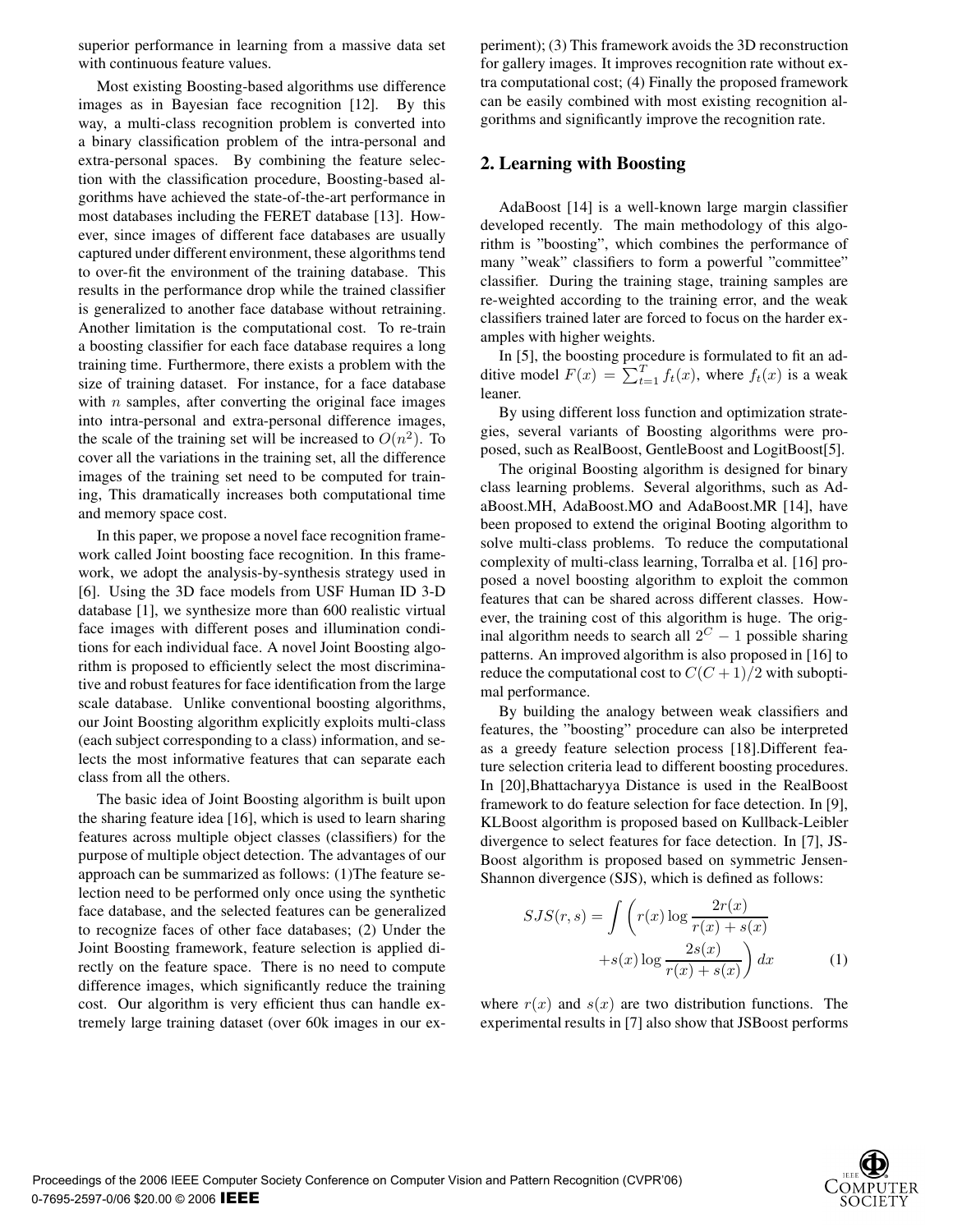slightly better than KLBoost, RealBoost and GentleBoost for face recognition.

## **3. Joint Boosting for face recognition**

Assume the sample points are given as  $\{x_i, y_i\}_{i=1}^N$  where  $x_i \in R^d$  is a training sample,  $y_i \in L = \{1, 2, \ldots, C\}$  is a class label, and each individual  $c \in L$  has  $n_c$  samples. Instead of directly processing the raw data, we map the input image into the feature space with projection functions  $\phi_j \in \Phi : R^d \to R, j = 1, 2, M$ . Our goal is to select a subset of discriminative features  $\{\phi_i(x)\}\$  which effectively separate each class from all the others.



#### **Figure 1. Feature selection procedure. (a) Multi Boosting. (b) Joint Boosting**

Face recognition problem is essentially a multi-class classification problem, where each class contains the images of one individual. Face recognition problem can be straightforwardly formulated as multiple one-versus-therest binary classification problems, which can be formulated as a greedy feature selection process by fitting the following C additive models  $F^c(x) = \sum_{t=1}^T f_{c,t}(x|w_t^c)$ , where  $c \in L$ ,  $\phi_{c,t}$  is the feature for classifier  $f_{c,t}$ .

As shown in Fig. 1(a), each row represents one boosting feature selection procedure for each person based on the one-versus-the-rest strategy. The problem with this formulation is that it will generate an overwhelming number of features given the large number of training persons. In addition, the model tends to over fit to each individual, thus cannot be generalized to other datasets.

As faces have the same facial structure, the selected dominant features for different people may share the same properties. In order to capture both the common properties and the individual characteristics using only a manageable small set of features, we propose a new joint boosting method. The key assumption is that we can find a set of optimal features which are the same for all individuals, i.e. we assume:

$$
\phi_{1,t} = \phi_{2,t} = \dots = \phi_{c,t} = \phi_t \tag{2}
$$

Based on this assumption, we propose a Joint Boosting feature selection algorithm for face recognition, as shown in Fig. 1(b). Next we describe how to optimally find such a set of features.

Suppose  $w(x)$  is the weight of a sample x. For any class c, the weighted distribution of positive samples on feature  $\phi_i(x)$  is defined as:

$$
h_j^{c,+}(x|w) = p(\phi_j(x)|y=c) * w(x|y=c) / W_j^{c,+}, \quad (3)
$$

and that of the negative samples is:

$$
h_j^{c,-}(x|w) = p(\phi_j(x)|y \neq c) * w(x|y \neq c) / W_j^{c,-}, \quad (4)
$$

where  $w = w(x)$ ,  $W_j^{c,+}$  and  $W_j^{c,-}$  are the normalization<br>factors  $h^{c,+}(y|x)$  and  $h^{c,-}(y|x)$  are distributions. There factors,  $h_j^{c,+}(x|w)$  and  $h_j^{c,-}(x|w)$  are distributions. There-<br>fore the weak classifier of feature  $\phi$ , on class c is defined fore the weak classifier of feature  $\phi_j$  on class c is defined as:

$$
f_j^c(x|w) = f^c(\phi_j(x)|w) = \frac{1}{2} \log \frac{h_j^{c,+}(x|w) + \epsilon}{h_j^{c,-}(x|w) + \epsilon}
$$
 (5)

To evaluate the performance of feature  $\phi_j$  in the  $c^{th}$ model, we define the cost function  $G_j^c(x)$  on the weak clas-<br>sifier  $f^c(x|w^c)$  as: sifier  $f_j^c(x|w^c)$  as:

$$
G_j^c(x) = \int_{x \in X} G(f_j^c(x|w^c)|y, w^c) dx,
$$
  
= 
$$
\int_{x \in X} g(h_j^{c,+}(x|w^c), h_j^{c,-}(x|w^c)) dx,
$$
 (6)

where function  $g(r(x), s(x))$  is the measure of the classification error of logistic classifier defined on the weighted distributions  $r(x)$  and  $s(x)$ .

Therefore, for each model c, the best feature  $\phi_{c,t}$  for the  $t^{th}$ -step is selected by

$$
j_{c,t} = argmin_j G_{t,j}^c(x)
$$

All the feature selection procedures for the C different boosting models  $F_c(x)$  can be combined into a joint procedure, which is called Joint Boosting. The best feature  $\phi_t$  for the  $t^{th}$ -step of Joint Model is selected by:

$$
t = argmin_j \sum_{c=1}^{C} G_{t,j}^c(x) \tag{7}
$$

Finally the proposed Joint Boosting algorithm is shown in following algorithm.

# **3.1. Cost functions for feature selection**

In this paper, we propose to use the measure of Bayesian error for (6). The main reason to select this cost function

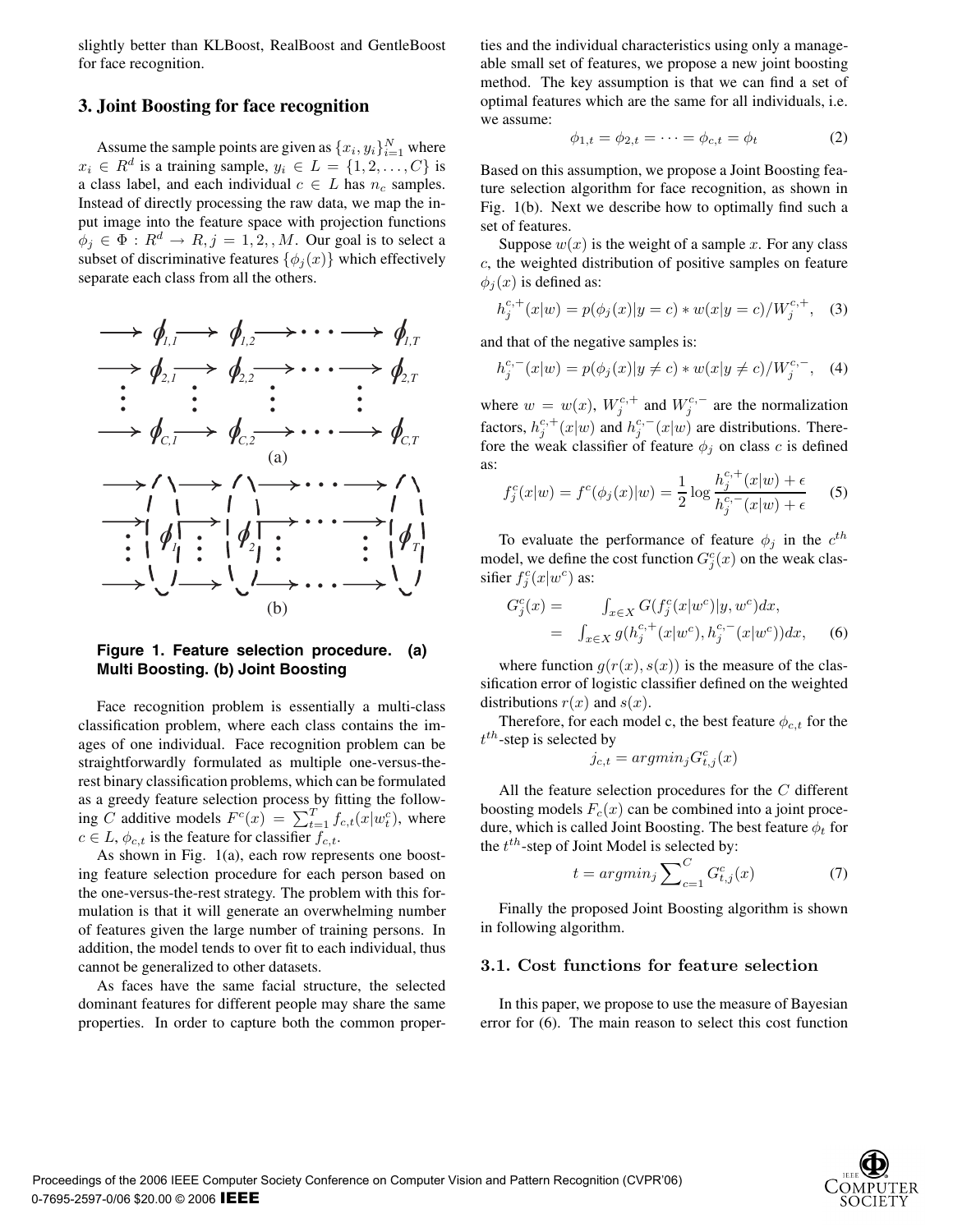#### **Algorithm 1** Joint boosting for feature selection

• Initialize the weights For  $c = 1, 2, ..., C$  and  $i = 1, 2, ..., N$ 

$$
w_{1,i}^c = \begin{cases} 1/n_c & \text{if } y_i = c, \\ 1/(N - n_c) & \text{otherwise.} \end{cases}
$$

- For  $t = 1, 2, \ldots, T$ 
	- 1. Normalize the weights  $w_{t,i}^c$ , and make  $w_t^c$  is a probability distribution.

$$
w_{t,i}^c \leftarrow w_{t,i}^c / \left( \sum\nolimits_{i=1}^N w_{t,i}^c \right)
$$

- 2. For  $j = 1, 2, ..., M$  and  $c = 1, 2, ..., C$ Train the weak classifier  $f_g^c(x|w_t^c)$  on feature<br> $\phi_t(x)$  using (5) and evaluate the cost  $C^c$  (x) us- $\phi_j(x)$ , using (5) and evaluate the cost  $G_{t,j}^c(x)$  using (6) ing (6).
- 3. Find the best feature  $\phi_t$  using (7).
- 4. For  $c = 1, 2, ..., C$  and  $i = 1, 2, ..., N$ Update the weight:

$$
w_{t+1,j}^c = w_{t,j}^c \exp(-\lambda_i^c f_t^c(x_i | w_t^c))
$$
 (8)

where  $\lambda_i^c=1$ , if  $y_i = c$ , otherwise  $\lambda_i^c=-1$ .

• The final strong classifiers are

$$
F^{c}(x) = sign\left(\sum_{t=1}^{T} f_{t}^{c}(x|w_{t}^{c})\right). \tag{9}
$$

and the selected feature set is  $\{\phi_t : t = 1, 2, \ldots, T\}$ .

is because of its theoretical elegance and the low computational cost. For a binary classification problem for the classes  $\omega_1$  and  $\omega_2$ , the Bayesian error is defined as:

$$
R = p(error) = \int_{x \in X} p(error|x)dx
$$
  
= 
$$
\int_{x \in X} min(p(x|\omega_1), p(x|\omega_2))dx,
$$
 (10)

Substituting the probability distributions  $p(x|\omega_1)$  and  $p(x|\omega_2)$  with weighted distribution defined in (3) and (4), we have:

$$
R_{t,j}^c(x) = \int_{x \in X} \min(h_j^{c,+}(x|w_t^c), h_j^{c,-}(x|w_t^c))dx \quad (11)
$$

Therefore, based on (11), Bayesian cost for (6) is defined as  $BE(r, s) = \int_{x \in X} min(r(x), s(x)) dx$ .<br>Many different functions can be used

Many different functions can be used for the cost measure  $g(r, s)$  in (6), such as Kullback-Leibler divergence, Jensen-Shannon divergence and Bhattacharyya Distance. For Jensen-Shannon divergence and Kullback-Leibler divergence, we maximize (7) instead of minimizing it. The experimental results in [7] show that the Jensen-Shannon measure is better than other measures. However, the mathematical reason for choosing the Jensen-Shannon measure is not clear.

#### **3.2. Look-up-table (LUT) weak classifier**

Evaluating (5) and (11) directly is not straightforward. In this paper, we use  $k$ −bins histograms to discretize the distribution of the weighted distributions by partitioning the region  $[min(\phi_i(x)), max(\phi_i(x))]$  into several disjoint bins  $X_1^1, X_1^2, \ldots, X_i^k$ . We define:

$$
h_j^{c,+}(k) = \sum_{\phi_j(x_i) \in X_j^k \land y_i = c} (w_i / W_j^{c,+}) \tag{12}
$$

$$
h_j^{c,-}(k) = \sum_{\phi_j(x_i) \in X_j^k \land y_i \neq c} (w_i / W_j^{c,-})
$$
 (13)

where  $k \in \{1, 2, ..., K\}$ ,  $W_j^{c,+}$  and  $W_j^{c,-}$  are the nor-<br>justice for the normal of  $k^{c,+}(1)$  and  $k^{c,-}(1)$ . Finally malization factors to make  $h_j^{c,+}(k)$  and  $h_j^{c,-}(k)$  distributions.

According to the definition of (12), we have:

$$
h_j^{c,+}(x|w_t^c) \approx h_j^{c,+}(k), \text{when } \phi_j(x) \in X^k,
$$

with equality when  $K \to \infty$ .

Therefore,  $h_j^{c,+}(k)$  can be regarded as the discrete version of distribution  $h_j^{c,+}(x|w^c)$ . Similarly,  $h_j^{c,-}(k)$  becomes the discrete version of distribution  $h_j^{c,+}(x|w^c)$ .<br>Substituting the LUT (look up table) functions de

Substituting the LUT (look-up-table) functions defined in (12) and (13) to (5), the weak classifier can be defined as the LUT function:

$$
f_j^c(k) = \frac{1}{2} log \left( \frac{\sum\limits_{\phi_j(x_i) \in X_j^k \wedge y_i = c} (w_i / W_j^{c,+}) + \epsilon}{\sum\limits_{\phi_j(x_i) \in X_j^k \wedge y_i \neq c} (w_i / W_j^{c,-}) + \epsilon} \right)
$$

The discrete version of (11) is defined as:

$$
R(f_j^c(k)) = BE(h_j^{c,+}(k), h_j^{c,-}(k))
$$
  
=  $\sum_{k=1}^K \min(h_j^{c,+}(k), h_j^{c,-}(k))$  (14)

Similarly, based on (1) , we have the discrete version of symmetric Jensen-Shannon divergence for weak classifier  $\dot{f}^c_j(k)$ :

$$
SJS(f_j^c(k)) = \sum_{k=1}^K \left( h_j^{c,+}(k) \frac{2h_j^{c,+}(k)}{h_j^{c,+}(k) + h_j^{c,-}(k)} + h_j^{c,-}(k) \frac{2h_j^{c,-}(k)}{h_j^{c,+}(k) + h_j^{c,-}(k)} \right)
$$
(15)

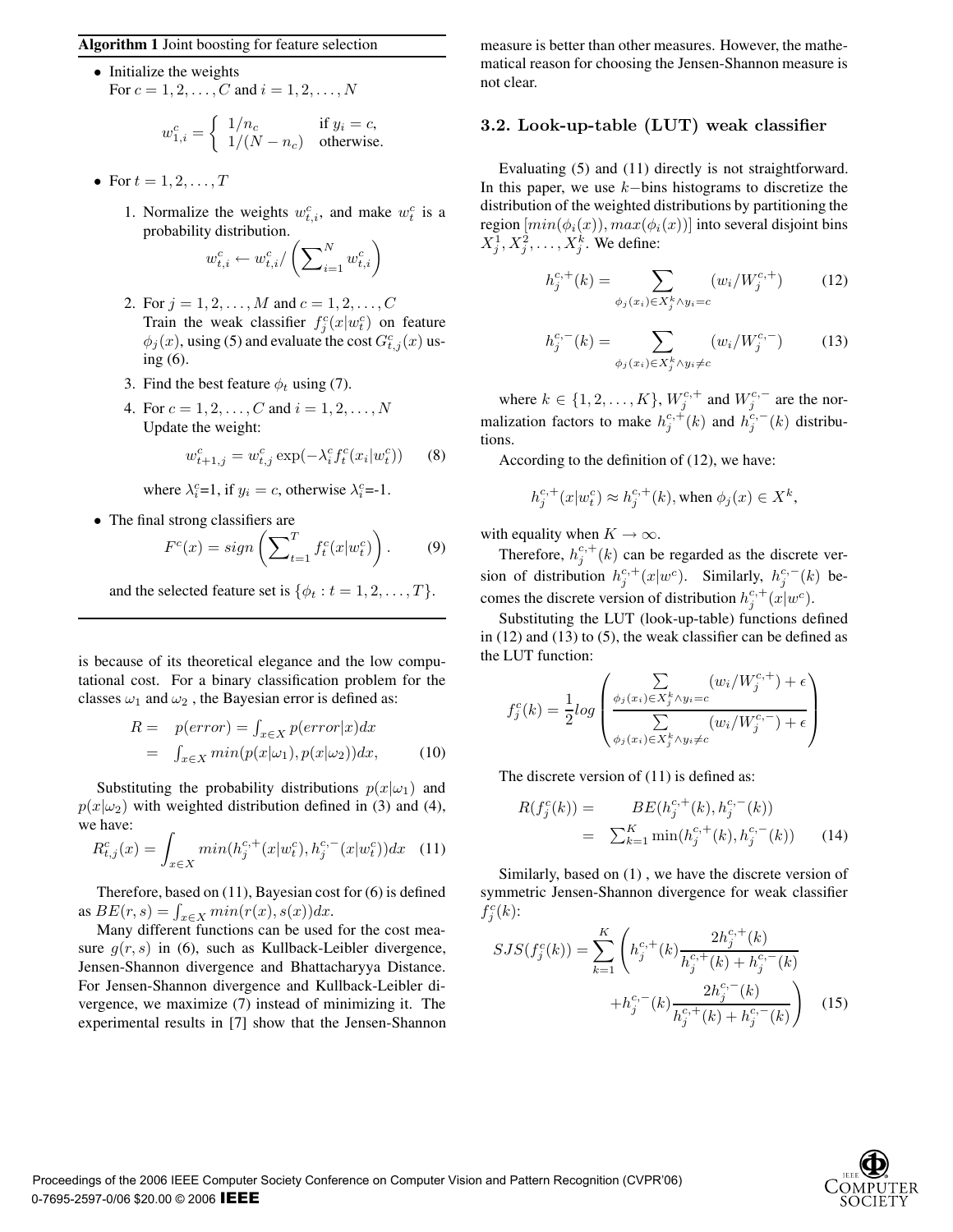# **4. Experimental results**

We call the boosting method which uses the Bayesian error measure *BayesianBoost*, and the corresponding joint boosting method Joint *BayesianBoost*. Analogically, we call the Joint Boosting method which uses the Jensen-Shannon divergence *Joint JSBoost*. Considering the good performance of the Gabor features in face recognition  $[10][3][21][15][8]$ , we use the boosting methods to select the most discriminative Gabor features. In our experiment, the Gabor parameters are set as described in [8]. After the convolution, 40 complex values are calculated for each pixel in the face image. Because the phase information of the transformation is time-varying, as in general Gabor feature-based applications, only its magnitudes are used to form the final face representation. Therefore, for a specific face image, the Gabor feature vector is 40 times of the original image size. We first use the boosting methods mentioned above to reduce the feature dimensionality. Later the selected Gabor features can be further processed by any kind of classification method, such as Principle Component Analysis (PCA) [17], Linear Discriminant Analysis (LDA) [4] and Bayesian Intra/Extrapersonal Classifier (BIC) [12]. To verify the performance of the joint boosting method, other feature selection methods, such as Chain AdaBoost learning method [21][15], are compared with our methods.

# **4.1. Data preparation**

To model the appearance variations caused by varying lighting/illumination conditions and different head poses for each individual, a face database must contain enough training samples for each subject. However, most public databases including the FERET database [13] do not meet this requirement. In this paper, we use the 3D face models from USF Human ID 3-D database [1] which contains 100 laser-scanned heads of different individuals to synthesize a large number of images under various poses and lighting conditions for each individual. Two sample 3D models are shown in Fig. 2.

In the synthesized database, we simulate two kinds of pose rotations, yaw and pitch. For both rotations, we rotate the 3D face model from  $-10°$  to  $10°$  at the step of  $5°$ . Therefore, we have 25 different poses in total. For each pose, we use two light sources that are projected onto the 3D models. One is a fixed environment light; and the other is a dynamic spot light source. By changing the lighting directions of the spot light, 25 different lighting/illumination conditions are simulated. Therefore, for each 3D model, we obtain 625 face images under different poses and illumination conditions. Some examples of the synthetic images are shown in Fig. 3.

In our experiments, the face images are rescaled to 65∗75



**Figure 2. 3D face Models. Each row corresponds to a subject. The first column is the 3D meshes; the second column is the texture; and the third column is the 3D models with texture.**



**Figure 3. Synthetic images from 3D models**

pixels and normalized according to the preprocessing methods described in [2]. Some normalized examples from the database are shown in Fig. 4.



**Figure 4. Normalized face images**

# **4.2. Feature selection on the synthetic database**

We have prepared  $625 * 100$  face images to train the feature selection procedures mentioned above. In order to compare our method with JSBoost [7] and Chain AdaBoost [15], we randomly select 6 images from the 625 images for every one of the 100 subjects, thus we have 1500 intrapersonal difference images and 178200 extra-personal difference images for training. For JSBoost, all the 1500 intrapersonal difference images are used as positive samples and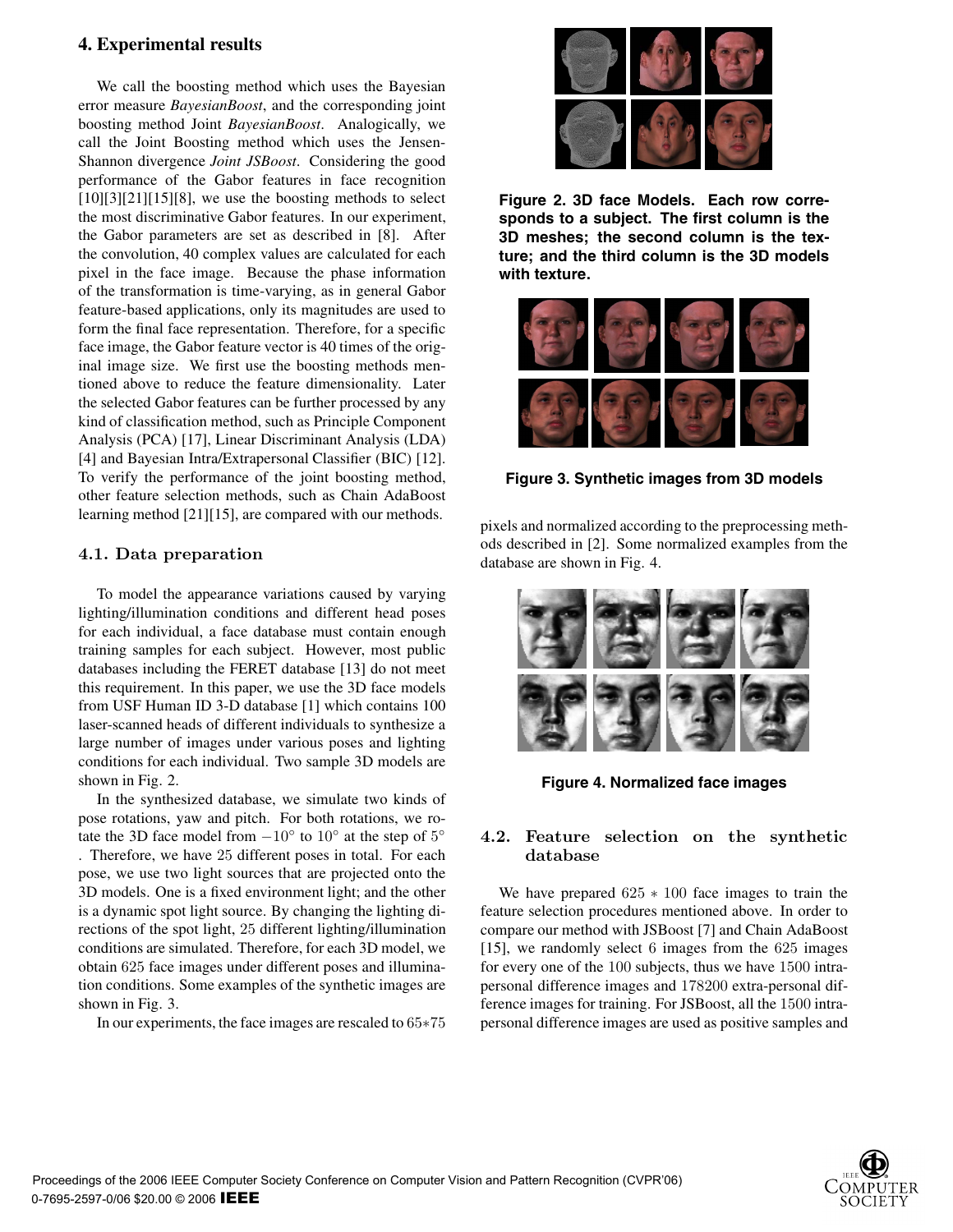100000 extra-personal difference images are randomly selected as negative samples to form the training set. For the Chain AdaBoost method, because it consists of several layers (in our experiment, 150 features are selected for every layer), all the 1500 positive samples and 3000 negative samples are selected by the method described in [15] for each layer.

For the feature extraction method, we select Gabor filter which is widely used in many face recognition algorithms with good recognition performance. The first four Gabor features selected by Joint JSBoost are shown in Fig. 5. We can observe that most discriminative features are located around the eyes and eyebrows. To evaluate the discriminative and generalization ability of our proposed algorithm, the recognition ratios are compared among BayesianBoost, Joint BayesianBoost, JSBoost, Joint JSBoost, and Chain AdaBoost. The experimentals are conducted on the FERET database [13] and the XM2VTS database [11].



**Figure 5. The first four features selected by the Joint JSBoost**

## **4.3. Results on the FERET face database**

We choose the same database configuration as that used in [15], which consists of the training set with 1002 images of 429 subjects, the gallery set FA with 1196 images of 1196 subjects, and the probe set FB with 1195 images of 1195 subjects. All images are rescaled to 65 <sup>∗</sup> 75 pixels and normalized by the preprocessing methods described in [2].

In these experiments, the feature selection algorithms are trained on either synthetic face database or the FERET training set, and the performance of face recognition is evaluated using the FERET Probe set FB. The City Block (L1) distance metric [2] and the Dual-Space LDA (DSLDA) algorithm [19] are used to achieve face recognition. The reasons why we choose these algorithms are: (1) L1 distance is simple and free from parameter tuning, and (2) DSLDA is known to be one of the best recognition algorithms.

In the first experiment, we compare the performance variation of the methods we mentioned above by chang-



**Figure 6. Face recognition performance on the FERET FB set with L1 distance. The two best results are achieved by our proposed methods: JointJS and JointBayesian.**

ing the number of features used. The comparison of the recognition performance is shown in Fig.6. We can observe that the Joint boosting methods outperform the other methods in any dimensionality. Furthermore, the results show that when the number of selected features exceeds 1000, the recognition accuracy does not significantly improve for all these methods tested. Therefore, in the next experiment, we select 1000 features to make fair comparisons for all these methods using the DSLDA algorithm.

In the second experiment, we use the DSLDA algorithm to compare the recognition performance of these feature selection algorithms. The accumulative matching scores of these feature selection algorithms are plotted in Fig.7. We can see that Joint JSBoost and Joint BayesianBoost are better than their corresponding binary versions. Compared with the Joint JSBoost algorithm, in both Fig.6 and Fig.7, the Joint BayesianBoost algorithm is slightly better. Also, we can see that the performance of the Chain Adaboost algorithm is not as good as the result reported in [15]. The main reason for this difference is that we use the synthetic face database for Boosting training instead of directly using the FERET training set.

In the third experiment, we use the FERET training set to train the Chain AdaBoost algorithm, and keep using the synthetic database for our Joint Boosting algorithms. As shown in Table 1 , the experimental results show that our Joint Boosting algorithms out-perform any other method. Among all Gabor-based methods, both Joint JSBoost and Joint BayesianBoost achieve the-state-of-theart performance on the FETET FB dataset. This is to our knowledge, one of the best results on the FB data. It should

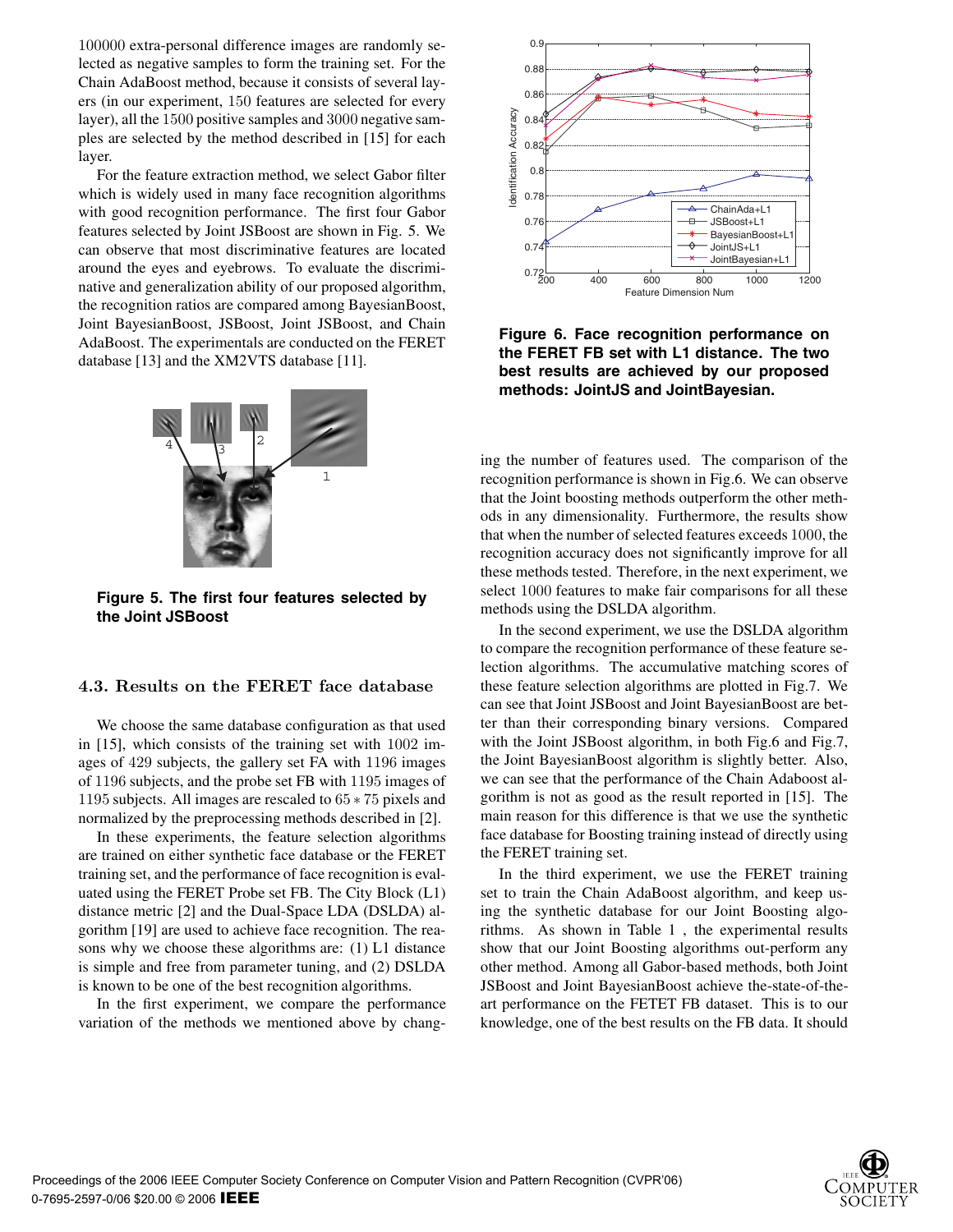

**Figure 7. The accumulative matching scores of the proposed method when testing on the FERET FB set with DSLDA. The two best results are achieved by our proposed methods: JointJS and JointBayesian.**

**Table 1. Recognition performance on the FERET FB set with DSLDA ("ChainAda" is "Chain AdaBoost", "JointJS" is "Joint JSBoost" and "JointBayesian" is "Joint BayesianBoost"). Our new methods JointJS and JointBayesian achieve the best results. (FST = Feature selection training)**

| Method              | FST-set      | Error $(\% )$ |
|---------------------|--------------|---------------|
| EBGM[8]             | n/a          | 10.2          |
| GFC[10]             | n/a          | 3.7           |
| AGFC[15]            | <b>FERET</b> | 2.8           |
| ChainAda+DSLDA      | Synthetic    | 5.0           |
| ChainAda+DSLDA      | <b>FETET</b> | 2.4           |
| JSBoost+DSLDA       | Synthetic    | 2.8           |
| BayesianBoost+DSLDA | Synthetic    | 2.7           |
| JointJS+DSLDA       | Synthetic    | 2.1           |
| JointBayesian+DSLDA | Synthetic    | 2.1           |

also be the best result for using training data outside the FERET dataset. By comparing the results in Table 1 with the experimental results shown in Fig.6 and Fig.7, we can find that the performance of Chain AdaBoost is significantly improved in this experiment. This shows that the Chain Adaboost method is very effective when the training set and testing set satisfy the same distribution, while it shows poor performance when the testing set does not have the same distribution as the training set.

**Table 2. Recognition performance on the XM2VTS database. Our new methods JointJS and JointBayesian achieve the best results. (FSTS = Feature selection training)**

| Method              | FST-set   | Error $(\% )$    |
|---------------------|-----------|------------------|
| <b>PCA</b>          | n/a       | 18.1             |
| <b>Bayesian ML</b>  | n/a       | 11.2             |
| <b>LDA</b>          | n/a       | 5.8              |
| <b>DSLDA</b>        | n/a       | 4.7              |
| ChainAda + DSLDA    | Synthetic | $\overline{2.0}$ |
| JSBoost + DSLDA     | Synthetic | 1.7              |
| BayesianBoost+DSLDA | Synthetic | 1.4              |
| JointJS + DSLDA     | Synthetic | 1.0              |
| JointBayesian+DSLDA | Synthetic | 1.0              |

## **4.4. Results on the XM2VTS face database**

In the fourth experiment we used the XM2VTS face database [11] for testing. In this database, there are 295 persons. For each person, four face images are captured from four different sessions. We select 295 <sup>∗</sup> 3 images of the 295 persons from the last three sessions for the training set. The gallery set is 295 images from the fourth session. And the probe set is 295 images from the first session. We use the Dual-Space LDA [19] to classify the 1000 features selected by the feature selection algorithms mentioned above, and compare the results with some conventional holistic feature based face recognition approaches, such as Principle Component Analysis (PCA) [17], Linear Discriminant Analysis (LDA) [4], and Bayesian Intra/Extrapersonal Classifier (BIC) [12], and DSLDA[19]. As shown in Table 2, the results clearly demonstrate the superiority of the joint boosting selection algorithms.

### **5. Conclusion**

This paper has investigated the feature selection problem for face recognition and proposed a novel Joint Boosting algorithm for efficiently learning from a massive database. By adopting the analysis-by-synthesis framework, we construct a large database to model the face appearance variations under different lighting and pose conditions. Based on this dataset, a Joint Boosting algorithm is proposed to achieve the feature selection. The experimental results show that Joint Boosting algorithm is superior in extracting discriminative and robust features for face recognition than existing state of the art Binary Boosting algorithms. We observe that Bayesian Error is a good feature selection measure. Compared with the Jenson-Shannon divergence, Bayesian Error is simple and elegant with much lower computational cost.